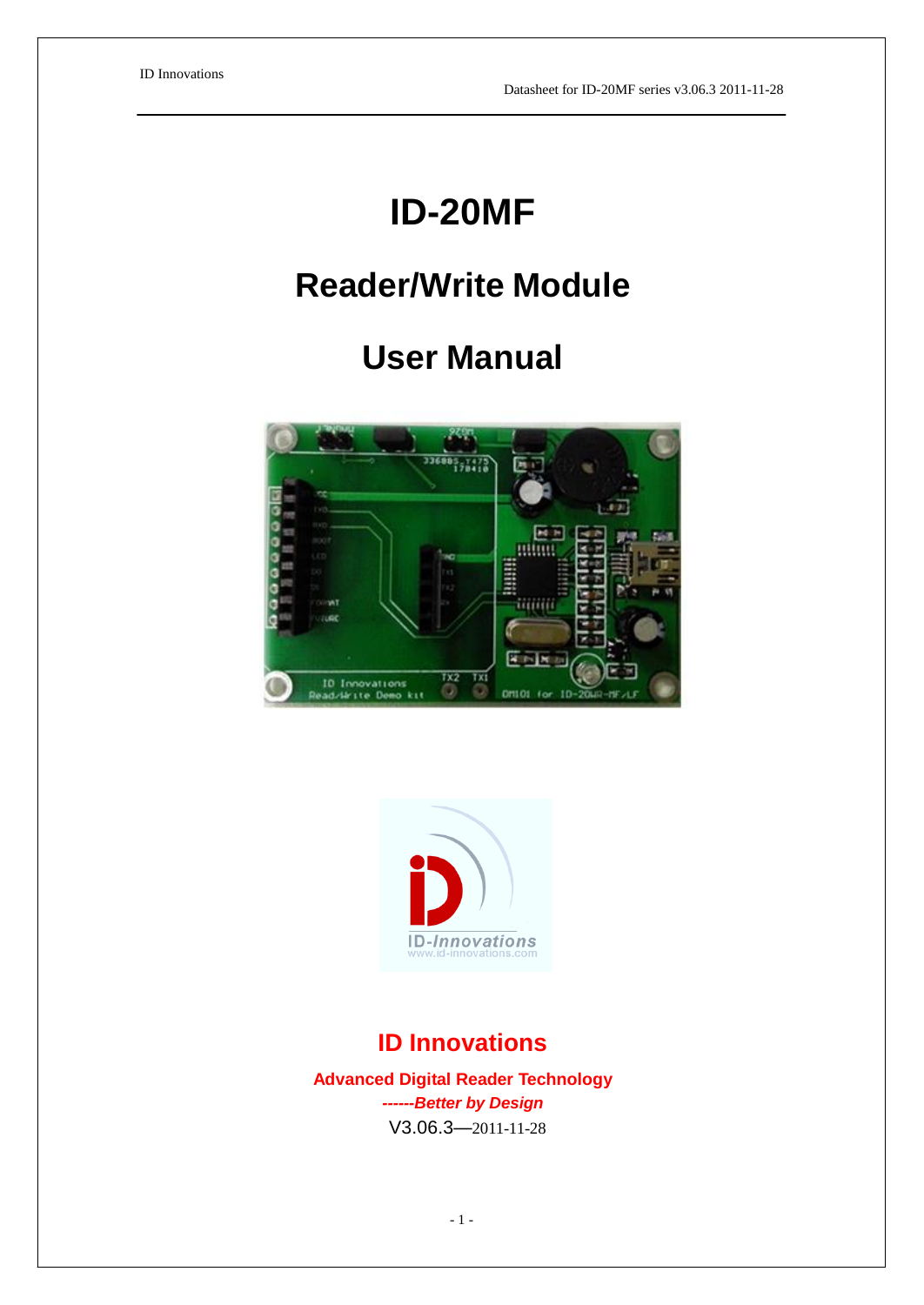#### **Summary**

The ID-20MF series contactless card Read/Write module is based on Mifare reader IC. They come with the choice of internal antenna or external antenna and are suitable and for embedded applications and general Electronic Devices. The ID-20MF series are user friendly and can be controlled by command from a UART (serial port). Functions are selected by a Pin jumper

allowing full control of all functions.



### **Characteristic**

- $\frac{1}{2}$  2 options: internal antenna or external antenna
- 1 ISP(In System Program)function
- 1 Small outline
- 1 Low power consumption

## **Specification**

- 1 Support ISO/IEC14443 TypeA cards : Mifare One S50 b) Mifare One S70 c) Mifare Ultra Light
- 1 Model: ID-20MFIA (with internal antenna) ID-20MFWA (without internal antenna)
- 1 Frequency: 13.56 MHz
	- Rear/Write distance: internal antenna --30mm external antenna—up to 80mm (tested by ID Innovations cards, range can vary if card made by different manufactory)
- 1 Fast read/write speed.
- l Communication Port: (RS232) TTL / 2400-57600BPS N,8,1
- Power: 5V DC
- 1 Current consumption: <60 mA PK<200MA
- weight: 80g
- l Operating temperature: -20℃ --- +75℃
- l Storage temperature : -40℃ --- +85℃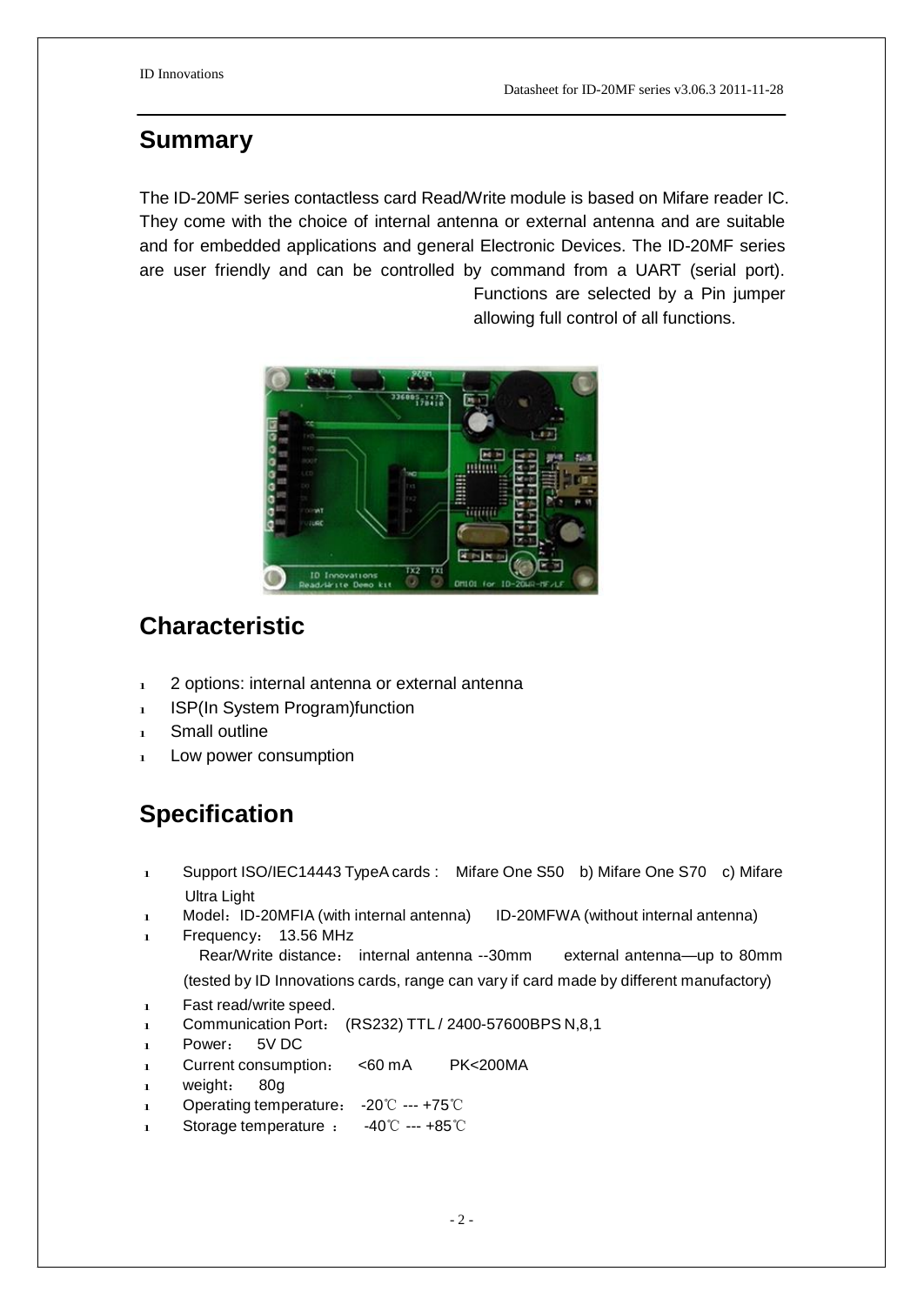# **Dimensions and Pins(bottom view)**

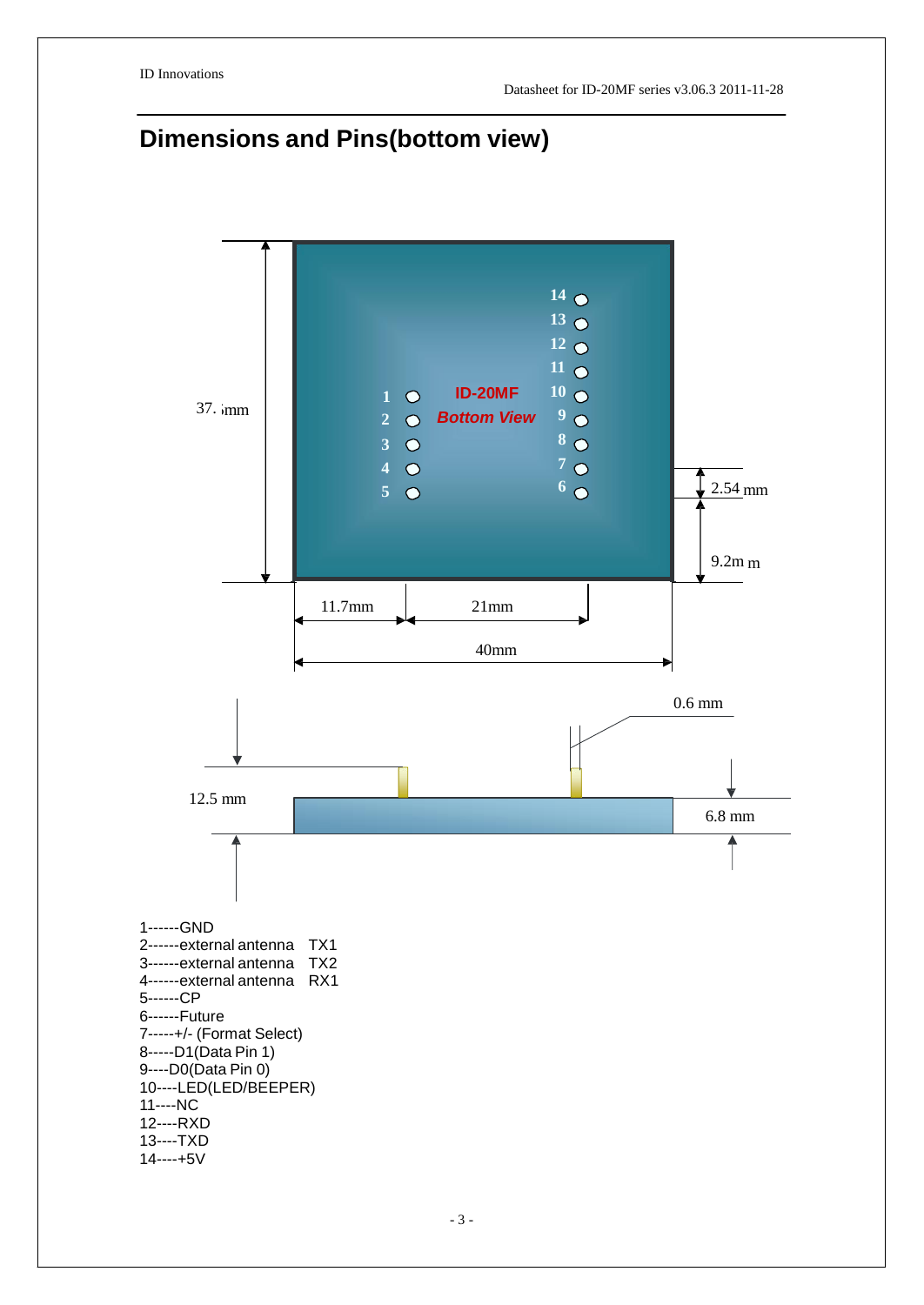### Circuit Diagram for the ID20MF-IA



#### Circuit Diagram for the ID20MF-WA

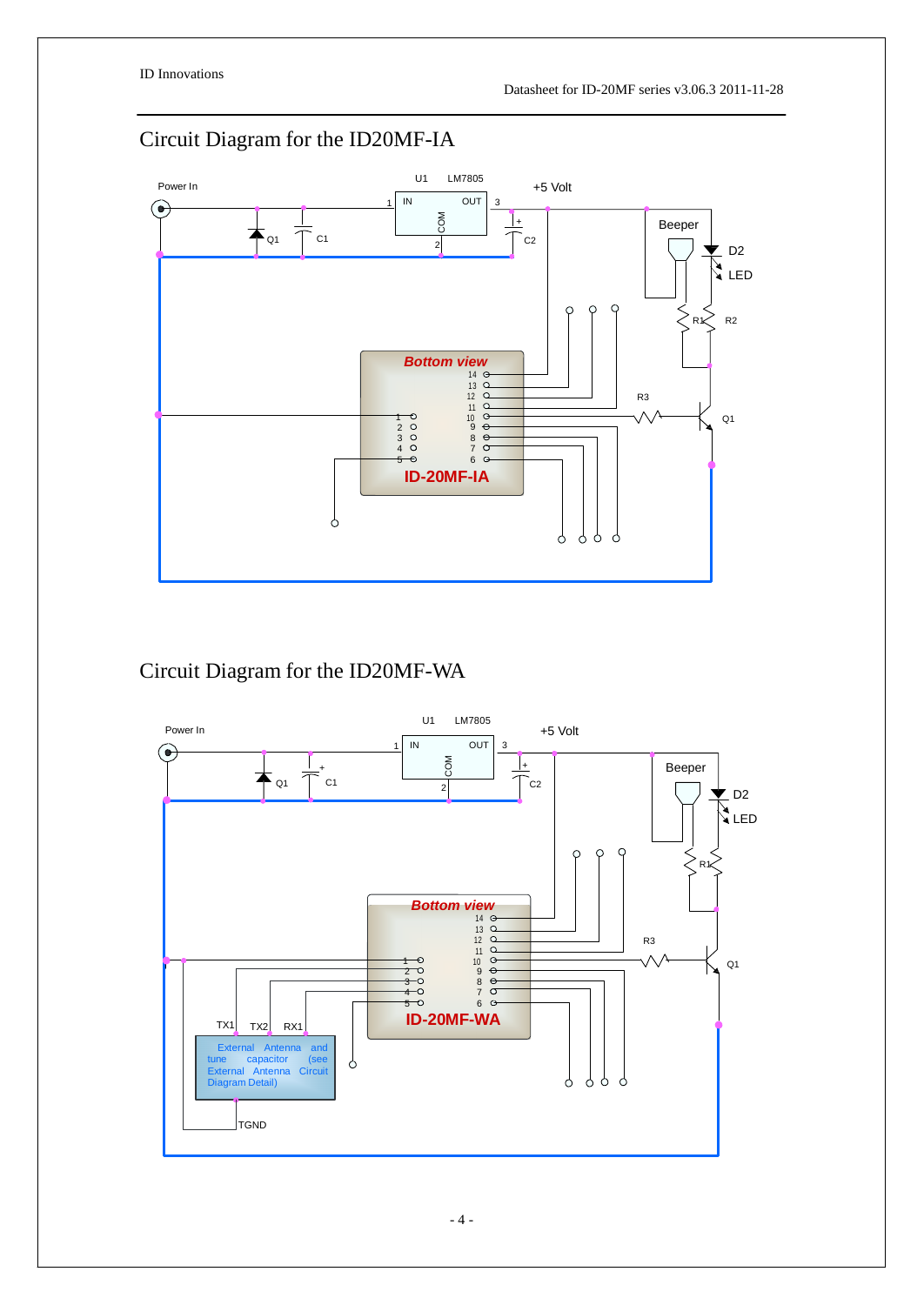# **Pin Description & Output Data Formats**

| Pin.NO         | <b>Description</b>    | <b>ASCII</b>        | <b>Magnet Emulation</b> | Wiegand26           |
|----------------|-----------------------|---------------------|-------------------------|---------------------|
|                |                       |                     | (optional)              | (optional)          |
| 1              | Volts<br>Zero<br>and  | GND 0V              | GND 0V                  | GND 0V              |
|                | tuning Capacitor      |                     |                         |                     |
|                | Ground                |                     |                         |                     |
| 2              | To External antenna   | To External antenna | To External antenna     | To External antenna |
|                | TX <sub>1</sub>       | TX <sub>1</sub>     | TX <sub>1</sub>         | TX <sub>1</sub>     |
| 3              | To External antenna   | To External antenna | To External antenna     | To External antenna |
|                | TX2                   | TX <sub>2</sub>     | TX <sub>2</sub>         | TX <sub>2</sub>     |
| 4              | To External antenna   | To External antenna | To External antenna     | To External antenna |
|                | RX <sub>1</sub>       | RX <sub>1</sub>     | RX <sub>1</sub>         | RX <sub>1</sub>     |
| 5              | <b>Card Present</b>   | No function         | <b>Card Present</b>     | No function         |
| 6              | Future                | Future              | Future                  | Future              |
| $\overline{7}$ | Format Selector (+/-) | Strap to GND        | Strap to Pin 10         | Strap to $+5V$      |
| 8              | Data 1                | No function         | <b>Clock</b>            | One Output          |
| 9              | Data 0                | No function         | Data                    | Zero Output         |
| 10             | LED(LED/BEEPER)       | Beeper / LED        | Beeper / LED            | Beeper / LED        |
| 11             | No Connection         | No Connection       | No Connection           | No Connection       |
| 12             | <b>RXD</b>            | TTL RXD             | No function             | No function         |
| 13             | <b>TXD</b>            | TTL TXD             | No function             | No function         |
| 14             | DC Voltage Supply     | $+5V$               | $+5V$                   | $+5V$               |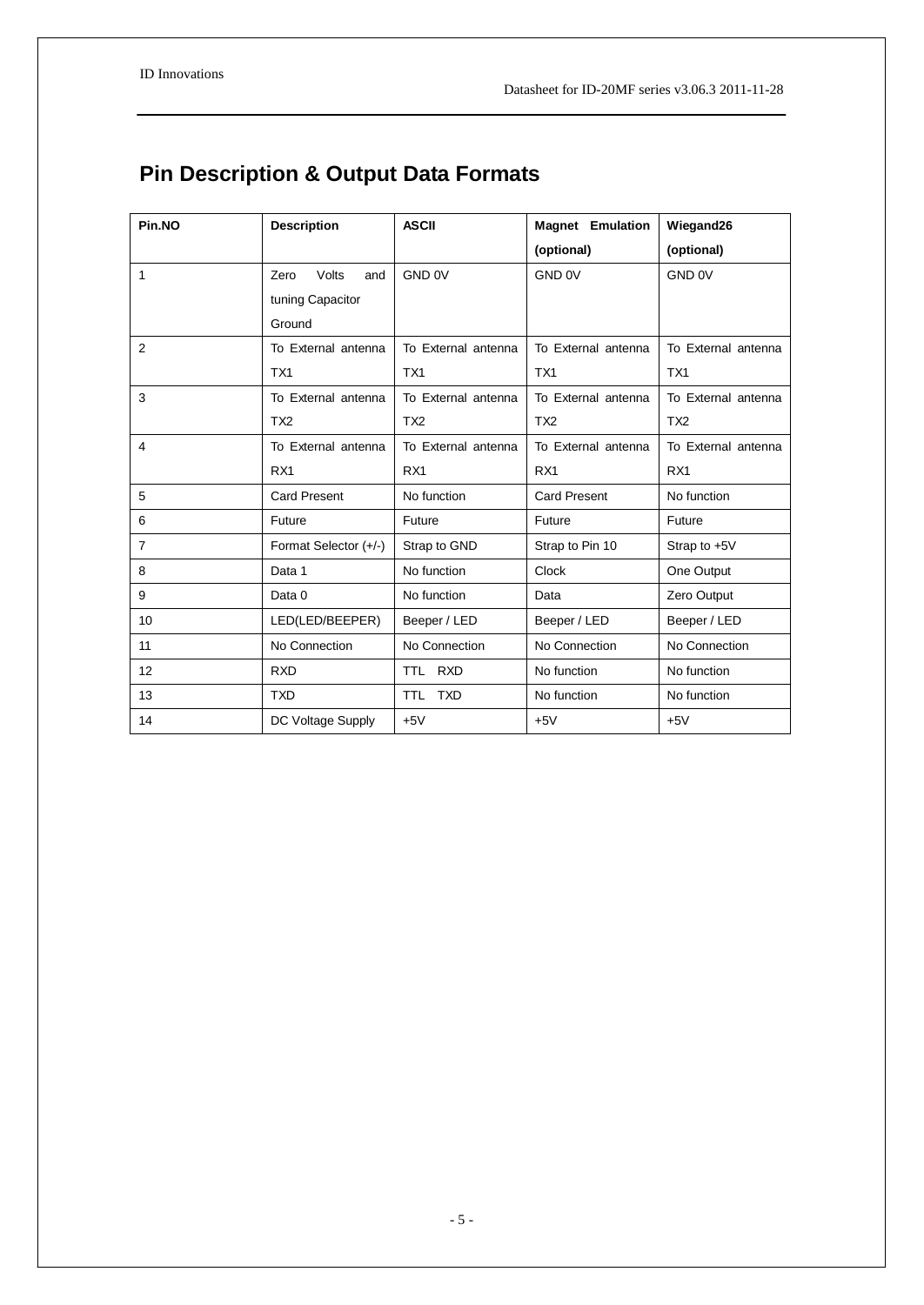# **UART Protocols**

**1** Command frame  $(9600, N, 8, 1)$ 

|                | <b>STX</b> | ID                | <b>CMD/STATUS</b> | <b>LEN</b>      | <b>DATA</b> | <b>BCC</b>           | <b>ETX</b> |
|----------------|------------|-------------------|-------------------|-----------------|-------------|----------------------|------------|
| VALUE          | 0x02       |                   |                   |                 |             |                      | 0x03       |
| <b>LENGTH</b>  | 1byte      | 1 byte            | byte              | 1 byte          | LEN bytes   | 1 byte               | 1 byte     |
| <b>COMMENT</b> | Start      | $0x00$ - $0xff$ , | When Sent:        | <b>DATA NUM</b> | <b>DATA</b> | XOR From STX to DATA | Frame      |
|                | Frame      | Device            | <b>CMD</b>        |                 |             |                      | end        |
|                |            | Address           | When<br>receive:  |                 |             |                      |            |
|                |            |                   | <b>STATUS</b>     |                 |             |                      |            |
|                |            | default:0x01      |                   |                 |             |                      |            |
|                |            |                   |                   |                 |             |                      |            |

#### 1 CMD/STAUS、DATA LENGTH、DATA

| <b>Command Type</b> | <b>Function</b> | <b>Send</b>    |                    |             | <b>Return</b> |                    |             |  |
|---------------------|-----------------|----------------|--------------------|-------------|---------------|--------------------|-------------|--|
|                     |                 | <b>Command</b> | <b>DATA Length</b> | <b>DATA</b> | <b>STAUS</b>  | <b>DATA Length</b> | <b>DATA</b> |  |
| System              | Link            | 0x00           | 0x00               |             | $Ok=0$        | 0x00               |             |  |
| Command             |                 |                |                    |             | Err=Other     |                    |             |  |
|                     |                 |                |                    |             |               |                    |             |  |
|                     | For Example     |                | 0x00,0x00          |             |               | 0x00,0x00          |             |  |
|                     | Reset           | 0x01           | 0x00               |             | $Ok=0$        | 0x00               |             |  |
|                     |                 |                |                    |             | Err=Other     |                    |             |  |
|                     |                 |                |                    |             |               |                    |             |  |
|                     |                 |                |                    |             |               |                    |             |  |
|                     | For Example     | 0x01,0x00      |                    |             | 0x00,0x00     |                    |             |  |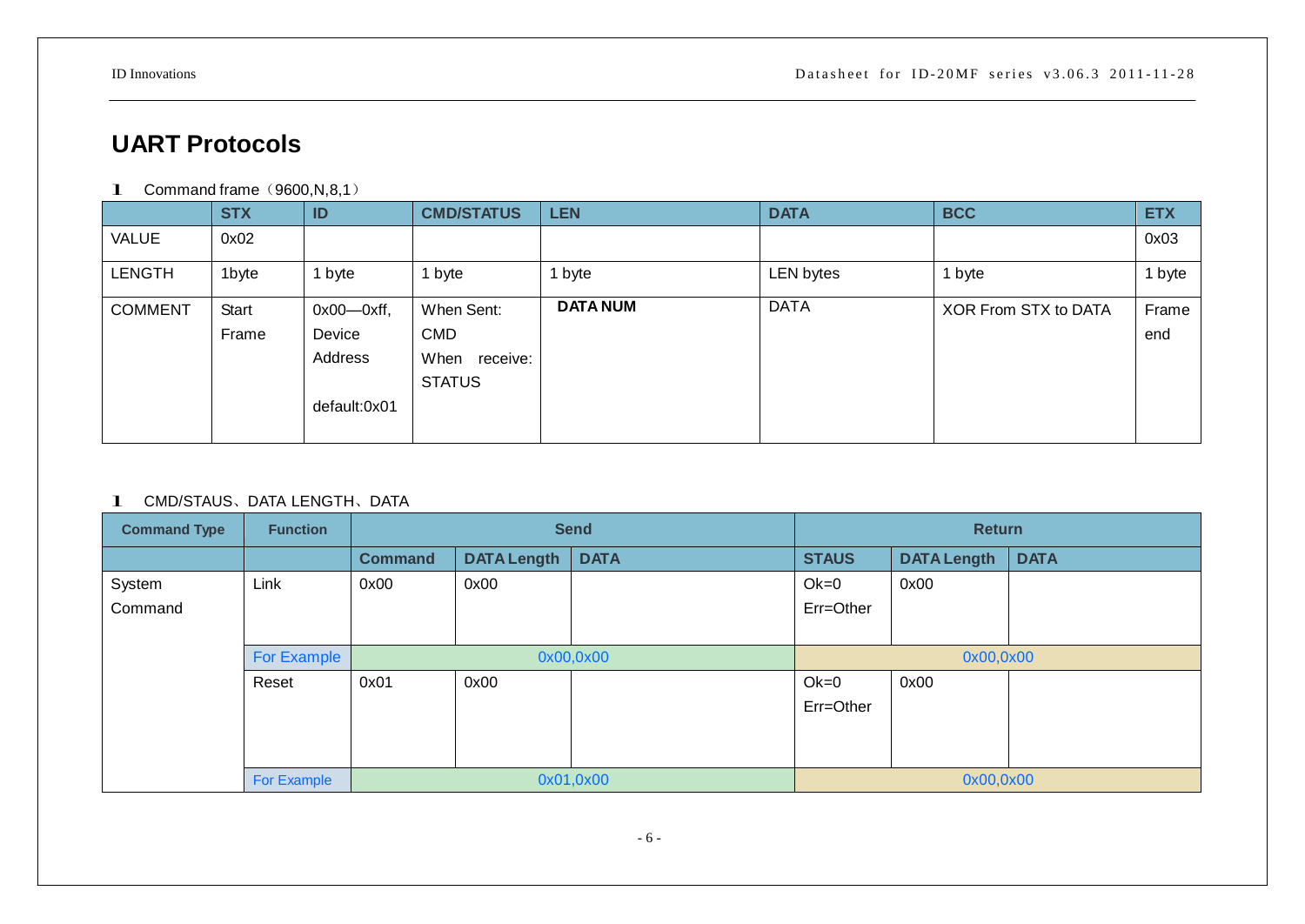| <b>Command Type</b> | <b>Function</b>          |                                   |                                | <b>Send</b>                                                                                                                                                                                                                              |                     | <b>Return</b>      |             |
|---------------------|--------------------------|-----------------------------------|--------------------------------|------------------------------------------------------------------------------------------------------------------------------------------------------------------------------------------------------------------------------------------|---------------------|--------------------|-------------|
|                     |                          | <b>Command</b>                    | <b>DATA Length</b>             | <b>DATA</b>                                                                                                                                                                                                                              | <b>STAUS</b>        | <b>DATA Length</b> | <b>DATA</b> |
| System<br>Command   | Change<br>baudrate       | 0x02                              | 0x01                           | B<br>Baudrate value<br><b>Baudrate</b><br>2400<br>$B=0x00$<br>4800<br>$B=0x01$<br>9600<br>B=0x02(default)<br>14400<br>$B=0x03$<br>$B=0x04$<br>19200<br>28800<br>$B=0x05$<br>57600<br>$B = 0x06$                                          | $OK=0$<br>Err=other | 0x00               |             |
|                     | For example:             | 0x02, 0x01, 0x01                  |                                |                                                                                                                                                                                                                                          | 0x00,0x00           |                    |             |
|                     | <b>Buzzer</b><br>control | 0x03                              | 0x04<br>or<br>0x00             | ABCD<br>$A=0x00$<br>buzzer off<br>$=0x01$<br>buzzer on<br>$=0x02$<br>buzzer on<br>BCD*10 ms<br>BCD: When A=2 the time<br>is given by the value<br><b>BCD</b><br>For example, if the time<br>value is 123, then<br>B=0x01, C=0x02, D=0x03 | $OK=0$<br>Err=other | 0x00               |             |
|                     | For example:             | A=0 or 1: 0x03,0x04,0x00<br>$A=2$ | :0x03,0x04,0x02,0x01,0x02,0x03 |                                                                                                                                                                                                                                          | 0x00,, 0x00,        |                    |             |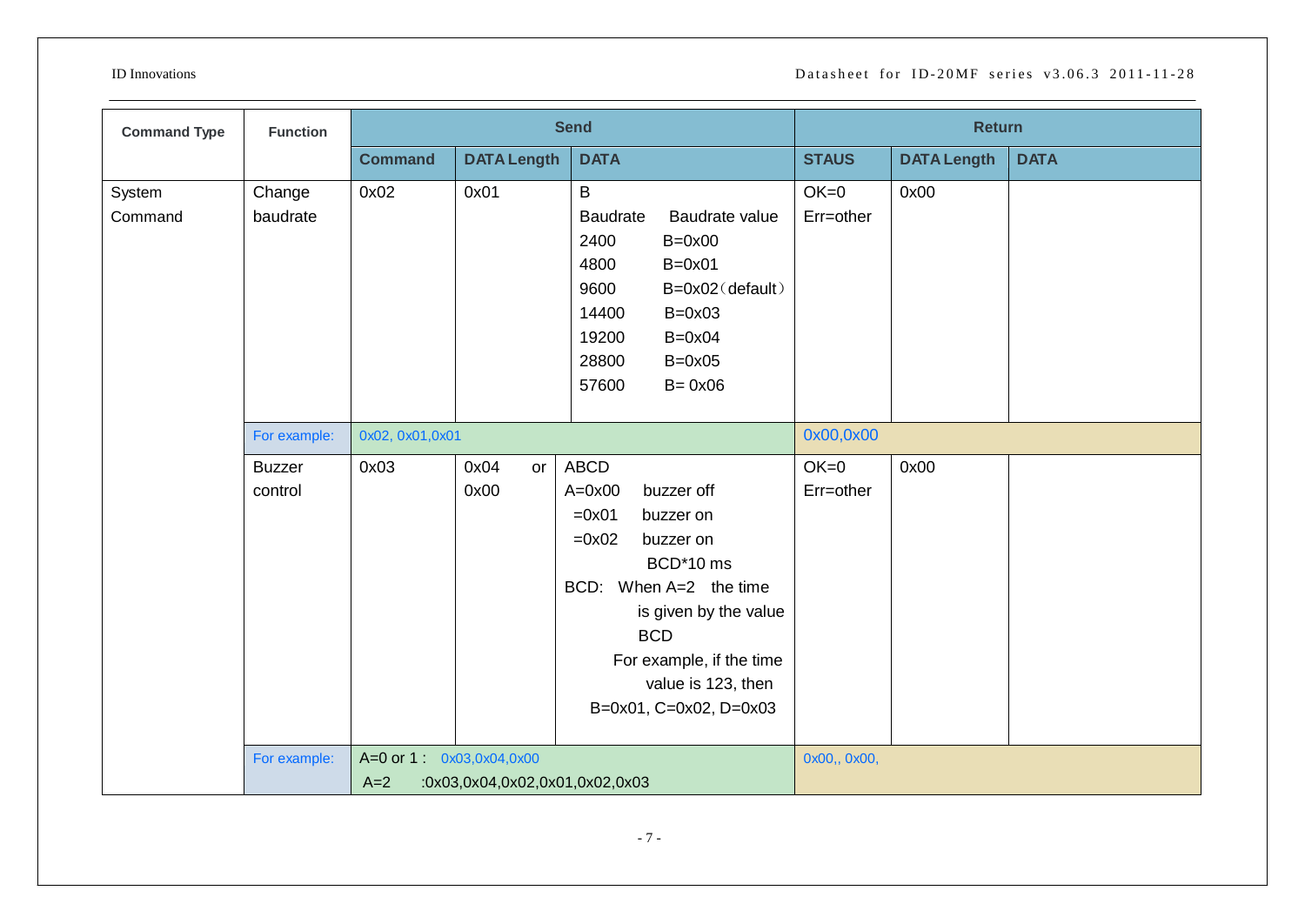|                     |                    |                |                    | <b>Send</b>         | <b>Return</b> |                                     |                                                             |  |
|---------------------|--------------------|----------------|--------------------|---------------------|---------------|-------------------------------------|-------------------------------------------------------------|--|
| <b>Command Type</b> | <b>Function</b>    | <b>Command</b> | <b>DATA Length</b> | <b>DATA</b>         | <b>STAUS</b>  | <b>DATA Length</b>                  | <b>DATA</b>                                                 |  |
| MF0 IC S50、S70      | Request            | 0x10           | 0x00               |                     | $Ok=0$        | 0x02                                | <b>NN</b>                                                   |  |
| Command             | Card               |                |                    |                     | Err=Other     |                                     | $0x4400 = $ ultra_light                                     |  |
|                     |                    |                |                    |                     |               |                                     | $0x0400 =$ Mifare_One(S50)                                  |  |
|                     |                    |                |                    |                     |               |                                     | $0x0200 =$ Mifare_One(S70)                                  |  |
|                     |                    |                |                    |                     |               |                                     | $0x4403$ = Mifare_DESFire                                   |  |
|                     |                    |                |                    |                     |               |                                     | $0x0800 =$ Mifare_Pro                                       |  |
|                     |                    |                |                    |                     |               |                                     | $0x0403$ = Mifare_ProX                                      |  |
|                     |                    |                |                    |                     |               |                                     | $0x0033 = SHC1102$                                          |  |
|                     | For example:       | 0x10,0x00,     |                    |                     |               | 0x00,0x02,0x04,0x00                 |                                                             |  |
|                     | <b>Halt Module</b> | 0x11           | 0x00               |                     | $Ok=0$        | 0x00                                |                                                             |  |
|                     |                    |                |                    |                     | Err=Other     |                                     |                                                             |  |
|                     | For example        | 0x11,0x00,     |                    |                     | 0x00,, 0x00,  |                                     |                                                             |  |
|                     | Read<br>Seris      | 0x12           | 0x00               |                     | $Ok=0$        | 0x04                                | <b>NNNN</b>                                                 |  |
|                     | No.                |                |                    |                     | Err=Other     |                                     |                                                             |  |
|                     | For example        | 0x12, 0x00,    |                    |                     |               | 0x00,, 0x04, 0x1B, 0x2C, 0x3D, 0x4E |                                                             |  |
|                     | Read               | 0x13           | 0x08               | <b>BAPPPPPP</b>     | $Ok=0$        | 0x0F                                |                                                             |  |
|                     | <b>BlockData</b>   |                |                    | B: BlockNo.         | Err=Other     |                                     | 16 Bytes Data                                               |  |
|                     |                    |                |                    | S50:0x00-0x3f       |               |                                     |                                                             |  |
|                     |                    |                |                    | S70:0x00-0xff       |               |                                     |                                                             |  |
|                     |                    |                |                    | A:=0-PICC_AUTHENT1A |               |                                     |                                                             |  |
|                     |                    |                |                    | =1-PICC_AUTHENT1B   |               |                                     |                                                             |  |
|                     |                    |                |                    | =2-NO_AUTHEN        |               |                                     |                                                             |  |
|                     |                    |                |                    | PPPPPP: 6bytes Key  |               |                                     |                                                             |  |
|                     | For example        |                |                    |                     |               |                                     | 0x00, 0x0F, 0x11, 0x22, 0x33, 0x44, 0x55, 0x66, 0x77, 0x88, |  |
|                     |                    |                |                    |                     |               |                                     | 0x99, 0x00, 0xAA, 0xBB, 0xCC, 0xDD, 0xEE, ,0xFF             |  |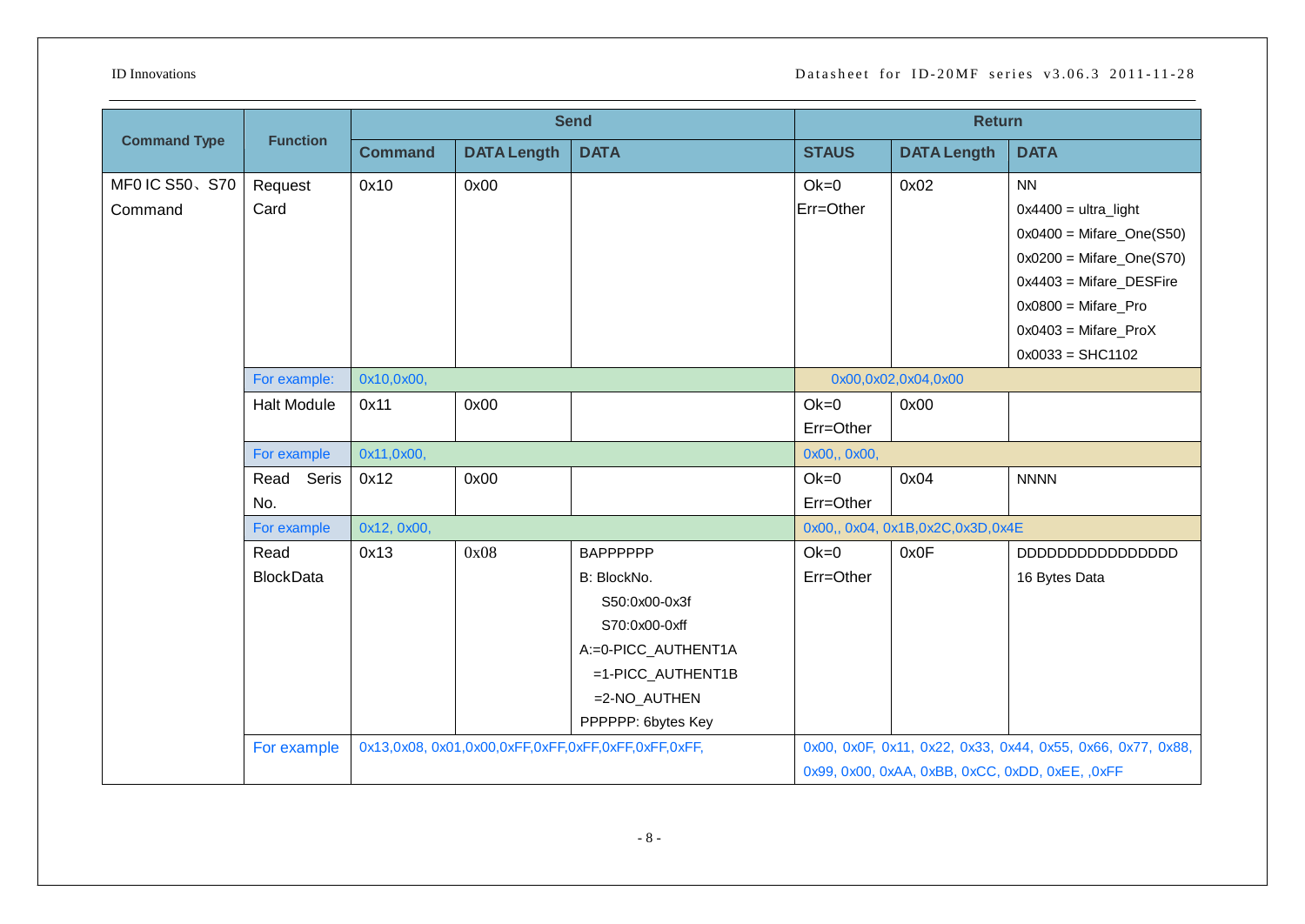| <b>Command Type</b> | <b>Function</b>  | <b>Send</b>            |                    |                                                                   | <b>Return</b> |                    |             |
|---------------------|------------------|------------------------|--------------------|-------------------------------------------------------------------|---------------|--------------------|-------------|
|                     |                  | <b>Command</b>         | <b>DATA Length</b> | <b>DATA</b>                                                       | <b>STAUS</b>  | <b>DATA Length</b> | <b>DATA</b> |
| MF0 IC S50、S70      | Write            | 0x14                   | 0x18               | <b>BAPPPPPP</b>                                                   | $Ok=0$        | 0x00               |             |
| Command             | <b>BlockData</b> |                        |                    |                                                                   | Err=Other     |                    |             |
|                     |                  |                        |                    | B: BlockNo.                                                       |               |                    |             |
|                     |                  |                        |                    | S50:0x00-0x3f                                                     |               |                    |             |
|                     |                  |                        |                    | S70:0x00-0xff                                                     |               |                    |             |
|                     |                  |                        |                    | A:=0-PICC_AUTHENT1A                                               |               |                    |             |
|                     |                  |                        |                    | =1-PICC_AUTHENT1B                                                 |               |                    |             |
|                     |                  |                        |                    | =2-NO_AUTHEN                                                      |               |                    |             |
|                     |                  |                        |                    | PPPPPP: 6bytes Key                                                |               |                    |             |
|                     |                  |                        |                    |                                                                   |               |                    |             |
|                     |                  |                        |                    | 16 Bytes Data                                                     |               |                    |             |
|                     | For example      |                        |                    |                                                                   | 0x00,, 0x00,  |                    |             |
|                     |                  |                        |                    | 0x33, 0x44, 0x55, 0x66, 0x77, 0x88, 0x99, 0x00, 0xAA, 0xBB, 0xCC, |               |                    |             |
|                     |                  | 0xDD, 0xEE, ,0xFF      |                    |                                                                   |               |                    |             |
|                     | Verify Key A     | 0x15                   | 0x0e               | BAPPPPPPMMMMMM                                                    | $Ok=0$        | 0x00               |             |
|                     |                  |                        |                    | B: BlockNo.                                                       | Err=Other     |                    |             |
|                     |                  |                        |                    | S50:0x00-0x3f                                                     |               |                    |             |
|                     |                  |                        |                    | S70:0x00-0xff                                                     |               |                    |             |
|                     |                  |                        |                    | A:=0-PICC_AUTHENT1A                                               |               |                    |             |
|                     |                  |                        |                    | =1-PICC_AUTHENT1B                                                 |               |                    |             |
|                     |                  |                        |                    | =2-NO_AUTHEN PPPPPP:                                              |               |                    |             |
|                     |                  |                        |                    | 6 Bytes Old Key A MMMMMM:                                         |               |                    |             |
|                     |                  |                        |                    | 6 Bytes Old Key A                                                 |               |                    |             |
|                     | For example      |                        |                    |                                                                   | 0x00,, 0x00,  |                    |             |
|                     |                  | 0x33, 0x44, 0x55, 0x66 |                    |                                                                   |               |                    |             |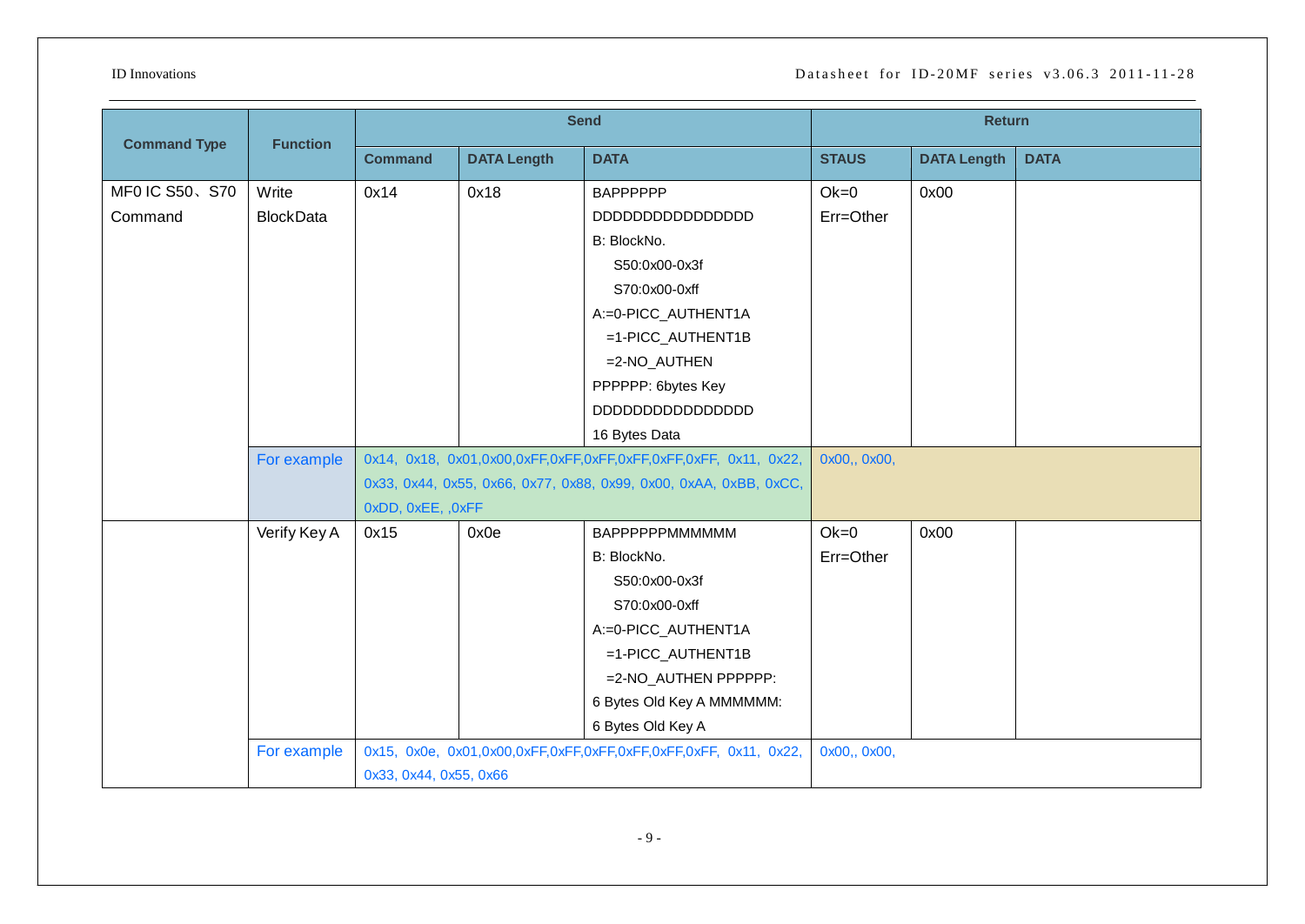|                           |                    | <b>Send</b>    |                    |                                                                                                                                                                                 | <b>Return</b>       |                                    |             |
|---------------------------|--------------------|----------------|--------------------|---------------------------------------------------------------------------------------------------------------------------------------------------------------------------------|---------------------|------------------------------------|-------------|
| <b>Command Type</b>       | <b>Function</b>    | <b>Command</b> | <b>DATA Length</b> | <b>DATA</b>                                                                                                                                                                     | <b>STAUS</b>        | <b>DATA Length</b>                 | <b>DATA</b> |
| MF0 IC S50、S70<br>Command | <b>Read Purse</b>  | 0x16           | 0x08               | <b>BAPPPPPP</b><br>B: BlockNo.<br>S50:0x00-0x3f<br>S70:0x00-0xff<br>A:=0-PICC_AUTHENT1A<br>=1-PICC_AUTHENT1B<br>$=2-NO_AUTHEN$<br>PPPPPP: 6 Bytes Key                           | $Ok=0$<br>Err=Other | 0x04                               | <b>DDDD</b> |
|                           | For example        |                |                    | 0x15, 0x0d, 0x01, 0x00, 0xFF, 0xFF, 0xFF, 0xFF, 0xFF, 0xFF                                                                                                                      |                     | 0x00, 0x04, 0x11, 0x22, 0x33, 0x44 |             |
| MF0 IC S50、S70<br>Command | <b>Write Purse</b> | 0x17           | 0x0c               | BAPPPPPPDDDD<br>B: BlockNo.<br>S50:0x00-0x3f<br>S70:0x00-0xff<br>A:=0-PICC_AUTHENT1A<br>=1-PICC_AUTHENT1B<br>$=2-NO_AUTHEN$<br>PPPPPP: 6 Bytes Key<br>DDDD: 4 Bytes Purse Value | $Ok=0$<br>Err=Other | 0x00                               |             |
|                           | For example        | 0x33, 0x44,    |                    |                                                                                                                                                                                 | 0x00, 0x00,         |                                    |             |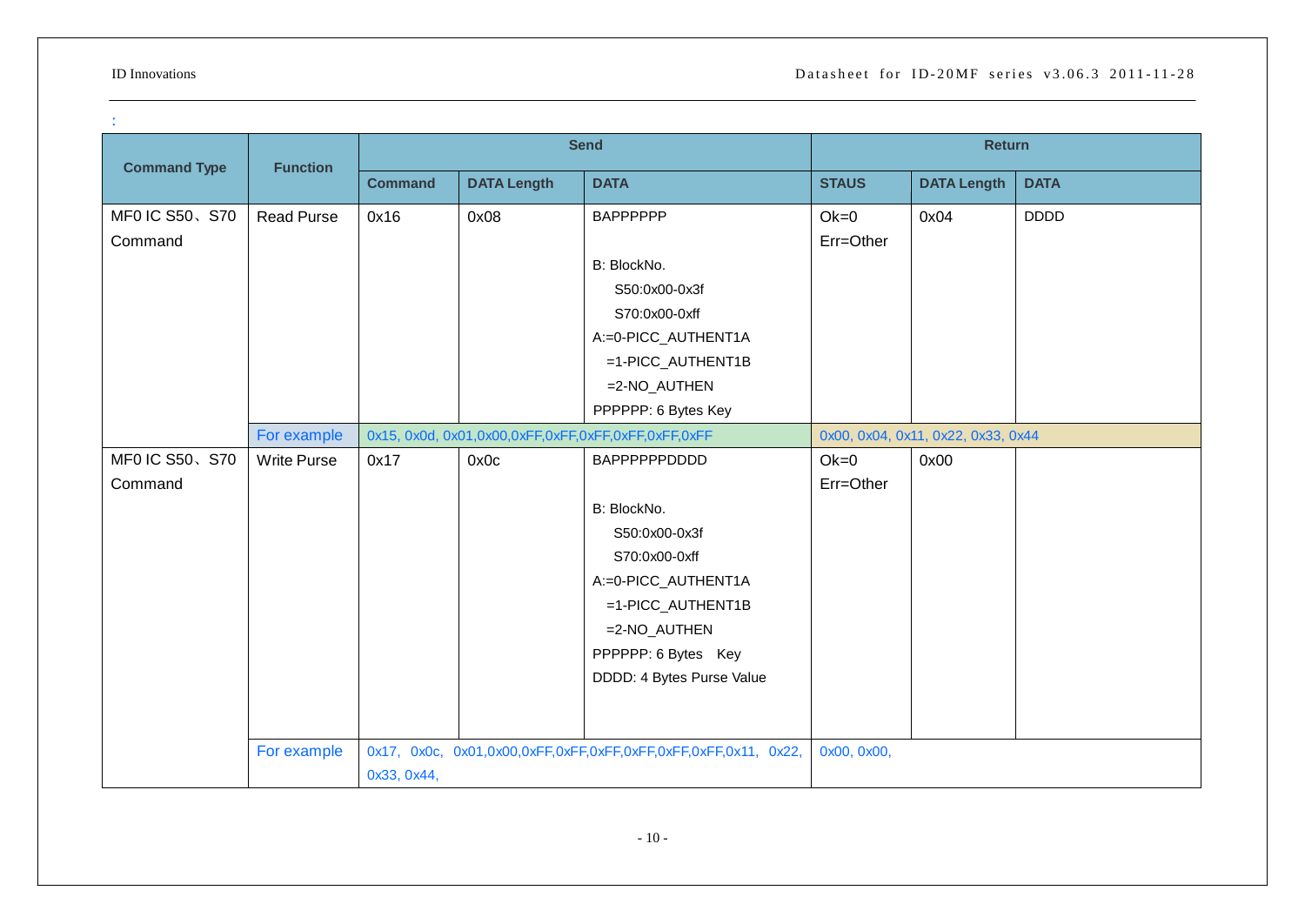| <b>Command Type</b>       | <b>Function</b>    | <b>Send</b>    |                    |                                                                                                                                                                               | <b>Return</b>       |                    |             |
|---------------------------|--------------------|----------------|--------------------|-------------------------------------------------------------------------------------------------------------------------------------------------------------------------------|---------------------|--------------------|-------------|
|                           |                    | <b>Command</b> | <b>DATA Length</b> | <b>DATA</b>                                                                                                                                                                   | <b>STAUS</b>        | <b>DATA Length</b> | <b>DATA</b> |
| MF0 IC S50、S70<br>Command | Increment<br>Purse | 0x18           | 0x0c               | BAPPPPPPDDDD<br>B: BlockNo.<br>S50:0x00-0x3f<br>S70:0x00-0xff<br>A:=0-PICC_AUTHENT1A<br>=1-PICC_AUTHENT1B<br>=2-NO_AUTHEN<br>PPPPPP: 6 Bytes Key<br>DDDD: 4 Bytes Purse Value | $Ok=0$<br>Err=Other | 0x00               |             |
|                           | For example        | 0x33, 0x44,    |                    |                                                                                                                                                                               | 0x00, 0x00,         |                    |             |
| MF0 IC S50、S70<br>Command | Decrement<br>Purse | 0x19           | 0x0c               | BAPPPPPPDDDD<br>B: BlockNo.<br>S50:0x00-0x3f<br>S70:0x00-0xff<br>A:=0-PICC_AUTHENT1A<br>=1-PICC_AUTHENT1B<br>=2-NO_AUTHEN<br>PPPPPP: 6 Bytes Key<br>DDDD: 4 Bytes Purse Value | $Ok=0$<br>Err=Other | 0x00               |             |
|                           | For example        | 0x33, 0x44,    |                    |                                                                                                                                                                               | 0x00, 0x00,         |                    |             |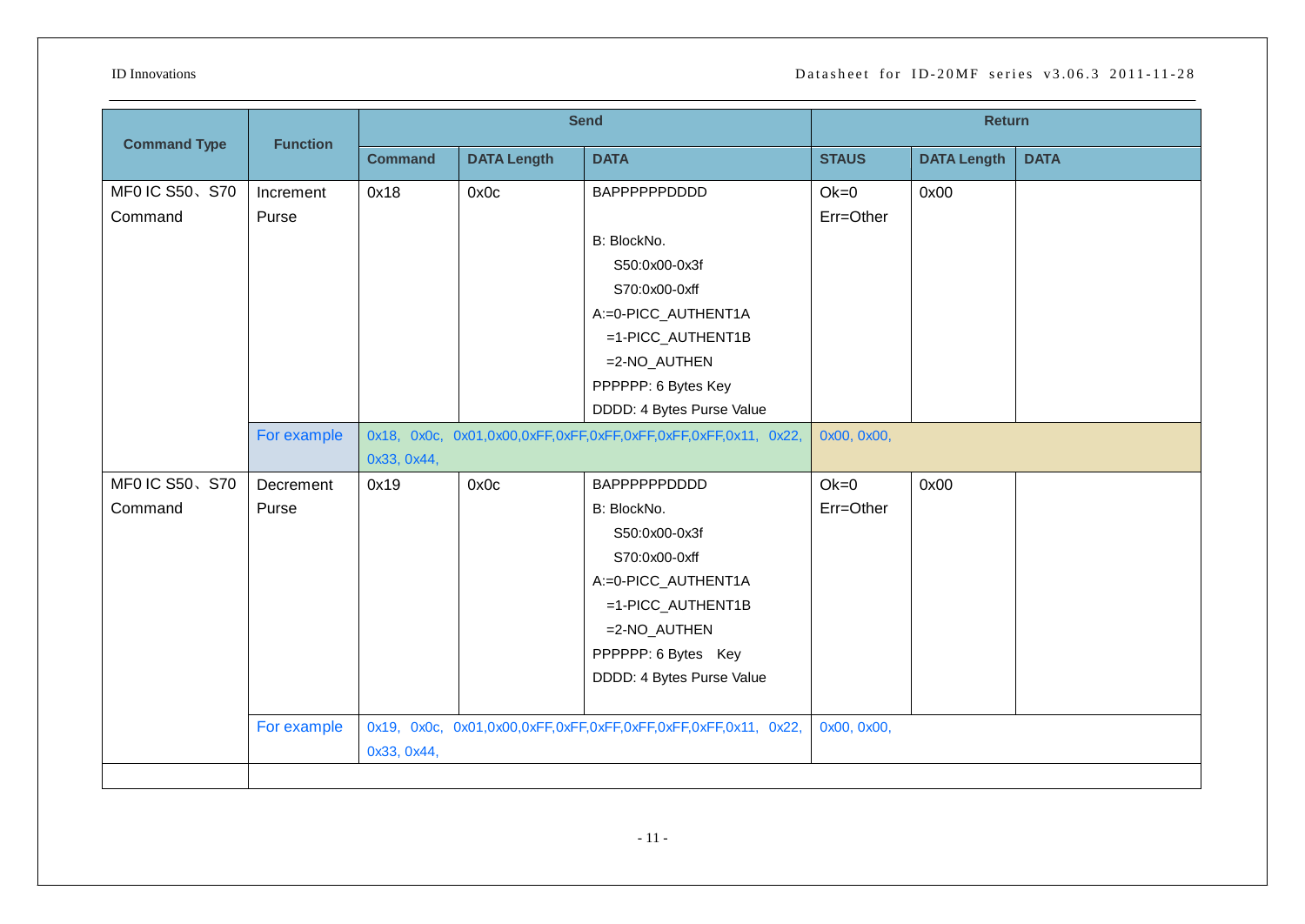|                     | <b>Function</b>       | <b>Send</b>                                                                 |                    | <b>Return</b>                 |              |                    |                |  |
|---------------------|-----------------------|-----------------------------------------------------------------------------|--------------------|-------------------------------|--------------|--------------------|----------------|--|
| <b>Command Type</b> |                       | <b>Command</b>                                                              | <b>DATA Length</b> | <b>DATA</b>                   | <b>STAUS</b> | <b>DATA Length</b> | <b>DATA</b>    |  |
| MF0 IC S50、S70      | Mult-Block            | 0x1A                                                                        | 0x09               | <b>BAPPPPPPN</b>              | $Ok=0$       | $N*16$             | 16*N byte Data |  |
| Command             | bulk<br>-Data         |                                                                             |                    | B: BlockNo.                   | Err=Other    |                    |                |  |
|                     | Reading               |                                                                             |                    | S50:0x00-0x3f                 |              |                    |                |  |
|                     |                       |                                                                             |                    | S70:0x00-0xff                 |              |                    |                |  |
|                     |                       |                                                                             |                    | A:=0-PICC_AUTHENT1A           |              |                    |                |  |
|                     |                       |                                                                             |                    | $=1$ -PICC_AUTHENT1B          |              |                    |                |  |
|                     |                       |                                                                             |                    | $=2-NO_AUTHEN$                |              |                    |                |  |
|                     |                       |                                                                             |                    | PPPPPP: 6 Bytes Key           |              |                    |                |  |
|                     |                       |                                                                             |                    | N: Read Block Num             |              |                    |                |  |
|                     |                       |                                                                             |                    | (warning: the password in all |              |                    |                |  |
|                     |                       |                                                                             |                    | sectors should be same)       |              |                    |                |  |
|                     | For example           | $0x00, N*16, \ldots$<br>0x1A, 0x09, 0x00,0xFF,0xFF,0xFF,0xFF,0xFF,0xFF,0x0c |                    |                               |              |                    |                |  |
|                     | <b>Command Extend</b> |                                                                             |                    |                               |              |                    |                |  |